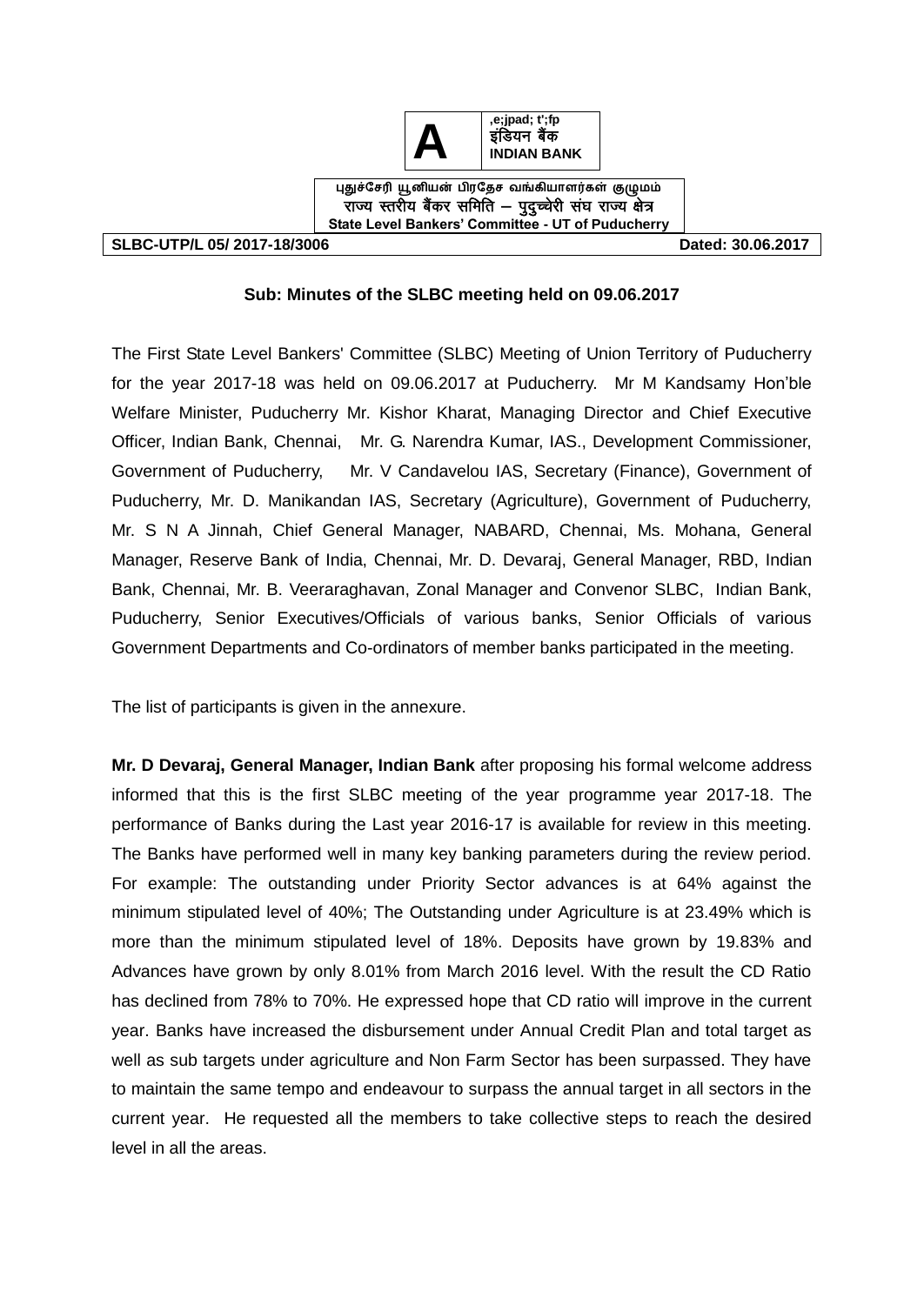Besides above, Digital transactions should replace the conventional paper transactions. Government of India is taking many steps towards this direction. To facilitate this, bankers should ensure 100% accounts are seeded with Aadhaar and Mobile numbers at the earliest. Account holders under PMJDY have built-in Insurance cover and the availability of the insurance cover is subject to the customers doing transaction in the account at least once in 90 days. Customers should be educated and encouraged to do periodical transactions in the account. Social Security Schemes namely Pradhan Mantri Jeevanjothi Bima Yojana (**PMJJBY)**, Pradhan Mantri Suraksha Bima Yojana (**PMSBY)** and Atal Pension Yojana (**APY**) have become popular in bringing the under privileged sections of society under the umbrella of social security. Efforts should be taken for coverage of all eligible persons in the UT. Banks are requested to maintain the same tempo and endeavour to surpass the annual target in all sectors under ACP in the current quarter too.

**Shri Kishor Kharat, Managing Director and Chief Executive Officer, Indian Bank in his presidential address** congratulated all the Bankers and Government Departments in the Union Territory of Puducherry for their excellent co-operation and unstinted support extended in implementing all programmes and schemes. It is such co-operation and commitment that has resulted in achievement of vital banking parameters such as CD ratio of 70%, Priority sector advances being 64% against the target of 40%, Agri advances being 23.49% against the target of 18% as mandated by RBI. In respect of weaker sections, the achievement is 15.99% against the target of 10%. Under Minority community loans, the achievement as on December 2017 has grown marginally to 15.25% as compared to 15.07% during December 2016 quarter. All these parameters indicate that the state continues the tradition of achieving all the mandatory targets. During the year 2016-17 in UT of Puducherry, deposits have witnessed a YoY growth of 19.83% and advances 8.01% as against 14.52% and 13.92% in the corresponding previous year. Bankers in the UT of Puducherry need to improve the lending in the current year to keep pace with the growth in deposits and also improve the CD ratio

## **PERFORMANCE UNDER ANNUAL CREDIT PLAN**

- $\triangleright$  The Achievement in terms of credit disbursement made under Annual Credit Plan for 2016-17 is 101.35% of the target. He requested banks to accelerate credit dispensation during the financial year 2017-18 and surpass the targets set for the UT of Puducherry. It is heartening to note that as of March 2017 under ACP, the achievement is more than 100% (Agriculture- 110.06%, Non Farm Sector- 102.55% and Other Priority Sector-90.11%). There is more potential available for growth.
- $\triangleright$  All banks in the UT of Puducherry are extending credit support under various Government sponsored programmes and other developmental schemes and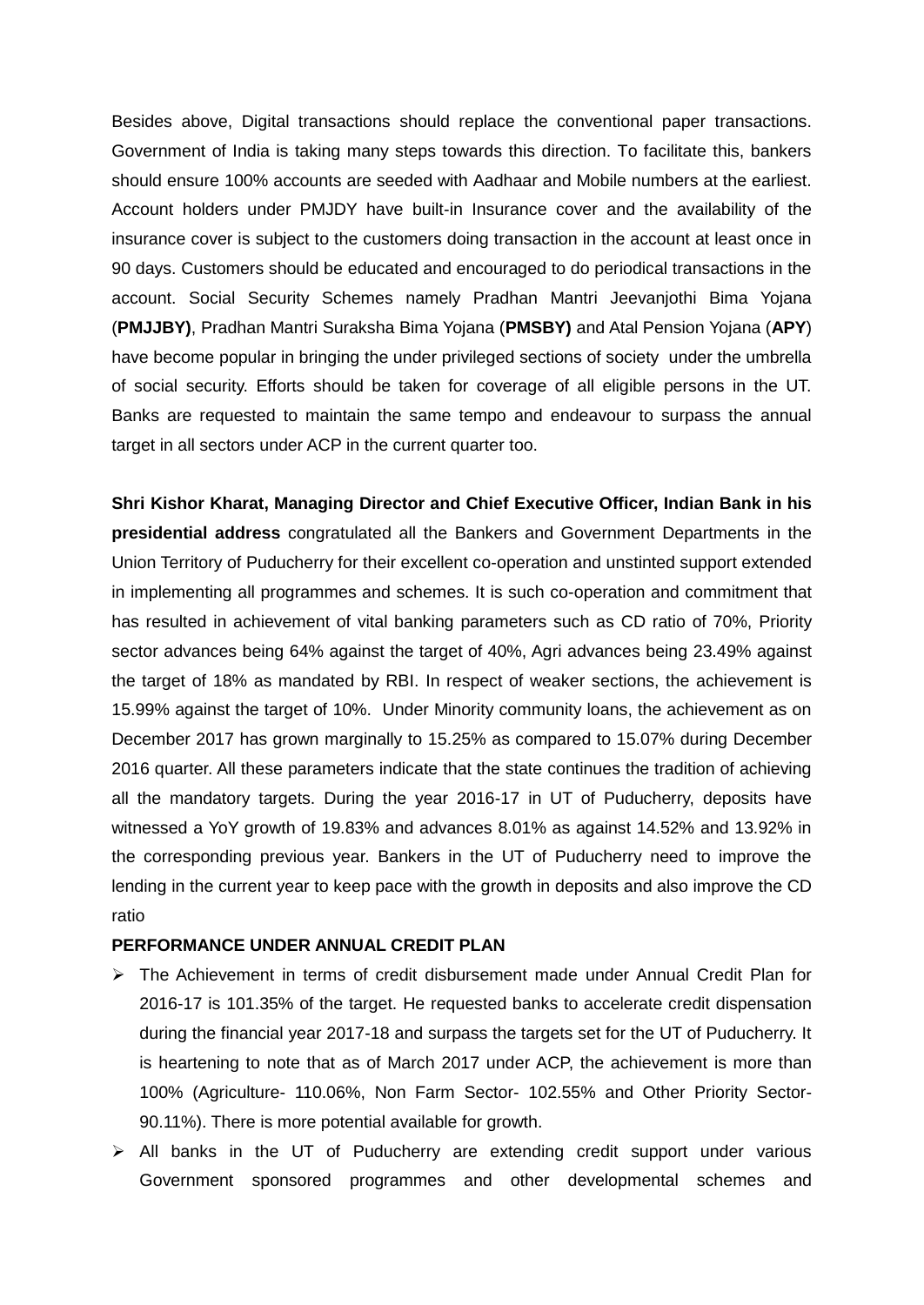participating actively in various poverty alleviation schemes, income generation and employment guarantee programmes of the Government.

## **FINANCIAL INCLUSION**

- $\triangleright$  Puducherry is proud that the seeds of financial inclusion were sown in this part of the country more than a decade ago.
- Pradhan Mantri Jan Dhan Yojana (PMJDY), a flagship programme of the Government of India (GOI), is a big success in our UT. More than a lakh and Twenty four thousand accounts have been opened under PMJDY and Rs.30.63 crore of deposits mobilized. He expressed happiness that that 86.30% Rupay cards have been issued to the beneficiaries against the industry average of 77.48%.
- $\triangleright$  At the request of the Government of Puducherry, Indian Bank and it's sponsored RRB, Pudhuvai Bharathiar Grama Bank have engaged ten and six additional Business Correspondents respectively during the current quarter so far. This will help in smooth disbursement of social security pension to old age beneficiaries.

## **GLOBAL ECONOMY:**

- $\triangleright$  World Bank forecasts that global economic growth will strengthen to 2.7 percent in 2017 as a pickup in manufacturing and trade, rising market confidence, and stabilizing commodity prices allow growth to resume in commodity-exporting emerging market and developing economies.
- $\triangleright$  Global financing conditions remain favorable and commodity prices have stabilized. Against this improving international backdrop, growth in emerging market and developing economies as a whole will pick up to 4.1 percent this year from 3.5 percent in 2016.

#### **INDIAN ECONOMY:**

- $\triangleright$  Indian economy despite forecast of slowdown in 2016-17 remains one of the fastest growing economies in the world. As per the data released by Central Statistics Office, economy is slated to grow at 7.1 percent in FY 2017 from 8 percent in FY 2016.
- $\triangleright$  Another landmark move by the Government post demonetisation is the finanlisation of GST rate which is set to rollout from July 1, 2017. This will overhaul the entire indirect tax landscape in the country. This is expected to bring in more sectors and industries into the fold increasing both economic activity and tax base. Apart from GST, other fiscal policy initiatives and strong macro fundamentals are expected to support higher growth in the current financial year.
- $\triangleright$  In the current times where advanced economies are taking an internal looking policy decision, emerging economies need to also focus on creating a strong and sustainable economic platform supporting domestically manufactured commodities, building skill based jobs and expansionary fiscal policy.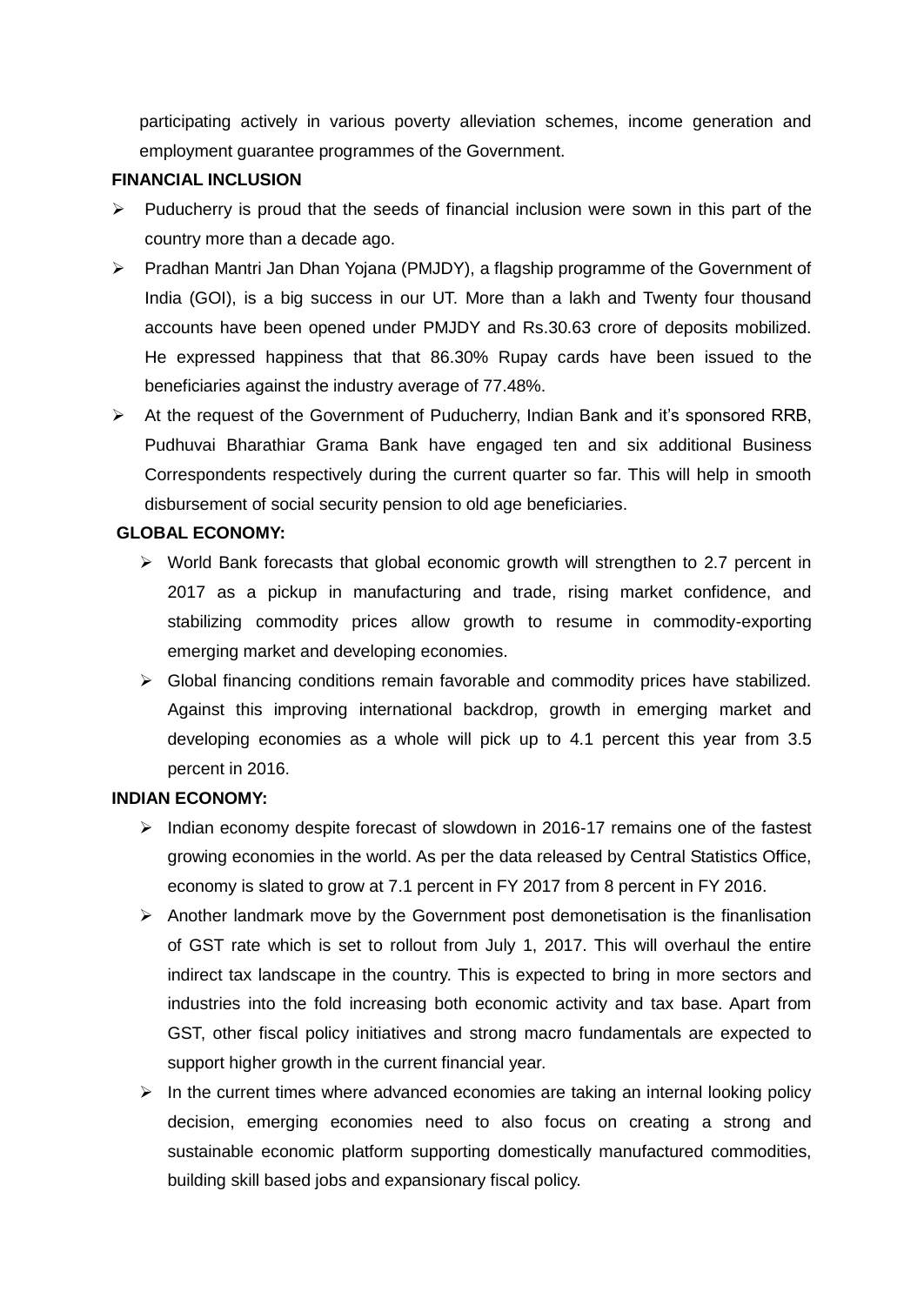- $\triangleright$  On the monetary front, RBI's effort to rein in the rising inflation has helped bring inflation to below 3 per cent in April 2017. However, with expansionary fiscal policy, GST and 7th Central Pay Commission will have an upside risk to inflation in the coming months.
- $\triangleright$  For FY 18, the key growth drivers would be infrastructure spending, good monsoons, consumption demand revived back to pre demonetisation level, implementation of GST & its impact and banking sector reforms.

He requested the Bankers to focus on the following areas:

- 1. Investment credit in addition to Retail credit.
- 2. Deepening of Financial Inclusion initiatives.
- 3. Imparting Skill Development for self employment.
- 4. Increased participation in digitization initiatives of the government.
- 5. Last but not the least Government Sponsored programs for Self employment and poverty alleviation.

**Ms Mohana, General Manager, Reserve Bank of India** in her address informed the recent changes in the monetary policy initiatives by RBI. She also outlines the recent circulars regarding farm loans, continuation of interest subvention to crop loans. She informed that major changes have taken place in the Branch Authorisation Policy of RBI. The word branch has been relaced with banking outlet which may be a bank branch, Bank Mitra etc and the banking service is to be provided for 4 hours in a day for 5 day in a week. If a Business correspondent provides service to the village as per the policy than it can be considered as banking outlet. The service is to be linked to CBS of the bank. SLBC has been asked to identify such villages with population of above 5000 and publish in the website such centres which is without a banking outlet before December 2017 so that action plan for providing banking coverage be evolved. Financial Literacy week was observed from 05.06.2017 to 09.06.2017, Poster has been sent to banks. The posters are to be displayed in the bank branches for at least 6 months. Camps are to be conducted by FLCs and Rural Branches and a report regarding the same is to be sent to RBI. LDO of RBI has also visited bank branches and participated in the financial literacy camps. Financial education is a continuing process. Digital transactions are encouraged. Customers are to be educated on all fronts in view of the recent ransomware attacks and circulation of fictitious email/phone calls. She requested banks to continue their good work for overall development.

**Mr.S N A Jinnah, Chief General Manager, NABARD, Chennai** in his address expressed happiness regarding the high level of participation and discussion in the meeting. He briefly outlines the Water Campaign initiatives of NABARD in UT of Puducherry through which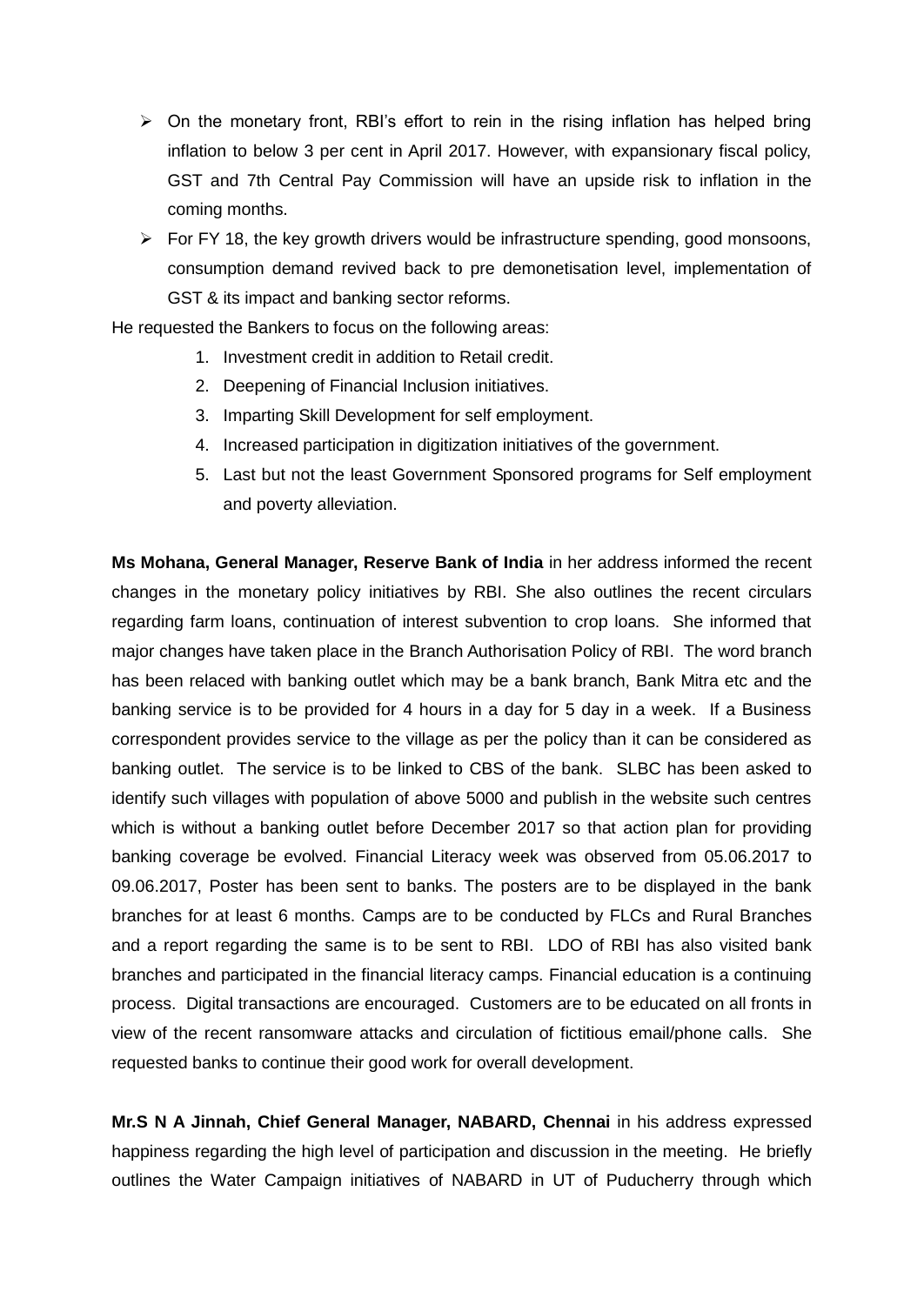study has been conducted in all the areas of UTP regarding availability of water for agriculture. It has been found that there is slow slat water incursion in many areas. Water conservation, rain water harvesting and water recycling is to be encouraged to improve the situation. Clusters have been identified and volunteers as have been trained in this aspect and they are visiting villages informing people of the same. Financing to SHGs and JLGs is an important part of rural empowerment. They can be encouraged to acquire more skills and financed for various activities. The digitization of SHGs of groups formed by DRDA through E Sakthi project has been completed and they are going for digitalization of other SHGs which will help bankers in adequate funding of SHGs and will also help in recovery aspects. A dashboard has been created and the process of linking the same with CBS of all the banks is in the process which will help in reduction of NPA. He requested banks to extend their fullest co-operation for implementation of E Sakthi project. With regard to achievement of targets under Agriculture but major part of the lending has gone to short term loans. In UT the term loans are only 6% and in Tamil Nadu it is 23% which is near the All India average. Banks have to lend atleast upto 25% to term loans which will help in capital formation. There is more scope for term lending under agriculture and allied sector in the coming day which is to be properly utilised by the banks. Area specific schemes under Animal husbandry, fisheries, rural infrastructure etc. can be financed. Nabard is providing funds for various rural infrastructure projects through RIDF. Recently Water Management and Sanitation project was launched with these funds. INDSETI is playing a vital role in skill development of the people. He shared the experience of an engineering graduate who has informed him that how the training of 2 weeks has given him confidence to start and successfully run a self-employment venture. The candidates can be provided loans under Stand-up India scheme. NABARD is also associated with implementation of this scheme. Another area of funding by NABARD is for Financial Inclusion initiatives and also for providing connectivity, ATMs and POS terminals in rural areas. Farmers are to be provided with Rupay KCC cards which will help in encouraging digital payments among farming community. He requested banks to utilize these initiatives for achievement of their targets.

**Mr M Kandsamy Hon'ble Welfare Minister, Government of Puducherry** in his speech informed that land is not available for increased agricultural activity, so importance is given by the UT Government for allied projects. He requested banks to finance rural women to buy milch animals to attain self-sufficiency in milk production through DEDS scheme of NABARD. Adequate and timely finance by the banks will help a lot in this direction. Identification of the borrowers is being carefully done so that repayment will be ensured. He also requested banks to engage more number of BCs to disburse the old age pensions. These old people have to spend part of their pension amount to travel to bank to draw the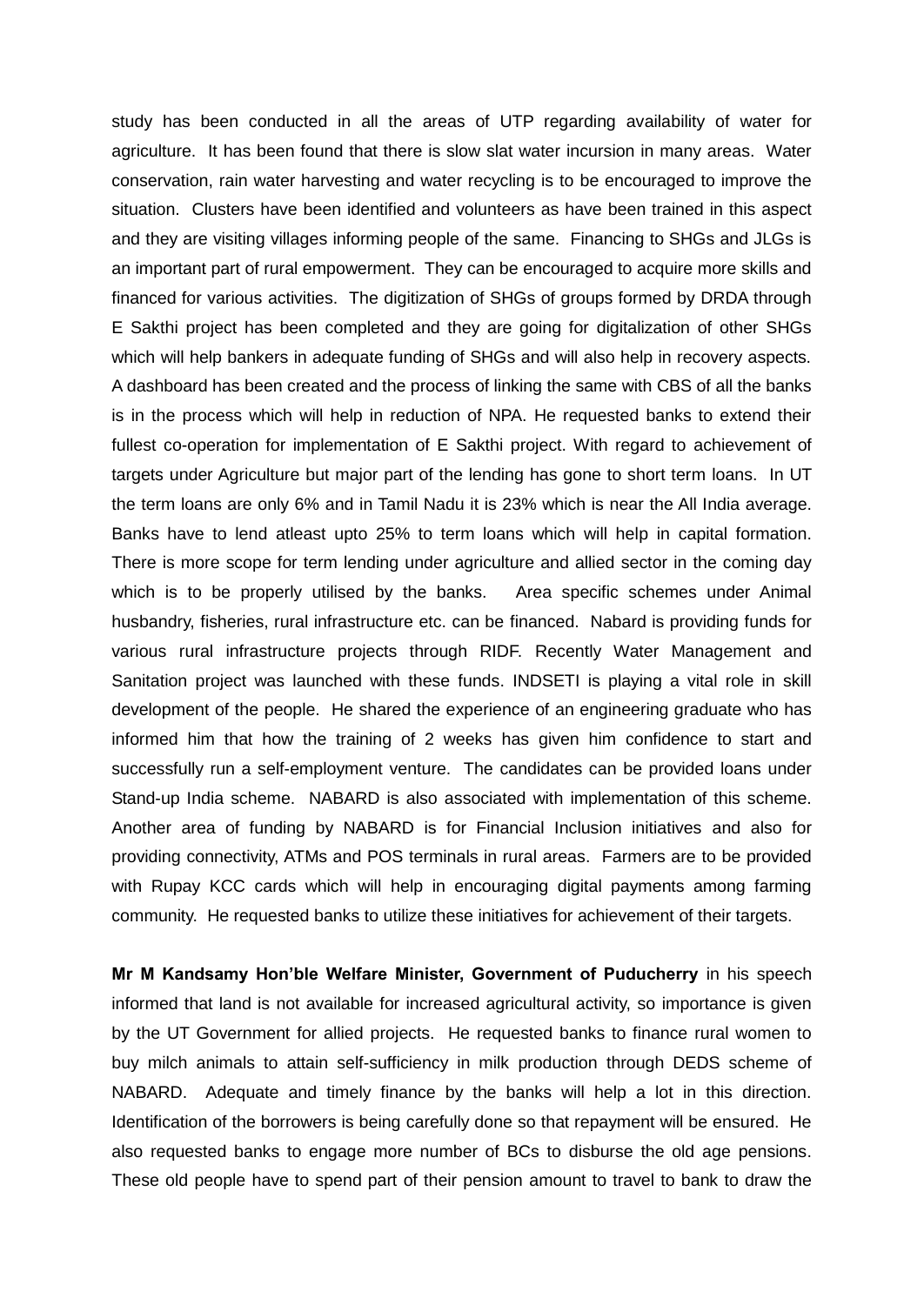same along with a family member or relative. If the amount is provided to them at their house itself it would be useful to them. He requested banks to continue their efforts in this direction even if the government is not able to provide sufficient incentive to the banks for payment of the pension to the beneficiary at their doorsteps. If the payment could not be done them by BC by banks then the Government would be forced to again give the same through Anganwadis, which the Government wants to avoid. Government is finding it difficult to generate more funds to help the people. The banks have to finance them for starting selfemployment ventures. This will help them and also help the Government. The subsidies will be only given to the poor. By providing adequate and timely finance people will be helped with will result in proper repayment. There may be NPAs due to default of loan repayment and this may account only to 10%. The rest 90% people are repaying they should be taken proper care off by providing repeated finance. Since the repaying capacity of women's is good, banks should support women's SHG group more.

**Shri V Candavelou I A S, Secretary (Finance), Government of Puducherry in** his address expressed concern over the decline in CD ratio, which was due to demonitisation, which is to be compensated by more lending. Some banks have very less CD ratio. He requested them to ensure more lending to improve CD ratio. Potential is very much available in UT of Puducherry. Role of Government is limited in employment generation activities. Banks are to support agriculture, industries and tourism sector. New industrial policy 2016 is very progressive; provide various incentives to entrepreneurs to set-up new industries. Banks have to supplement the same with adequate funds. With due diligence and support the conducive climate for growth of industries is to be utilized by banks to ensure adequate finance to budding new entrepreneurs. GST role out is to start from 01.07.2017. Government is taking steps for smooth transition to GST regime. Banks are also to register and migrate to the same. The collection of taxes is also to be done by banks. They have update their software for the same. This has also presented an oppourtunity for development and all should properly utilse the same. The financial situation of UT is stress full. The income during the previous years was not upto the expected level. With effective budget management the problems can be solved and various fiscal parameters can be kept upto the expected level.

Government of India has requested to 100% seeding of Aadhaar and mobile numbers and banks to take all steps to achieve the same. In the recent budget a new SHG interest subvention scheme which is to be implemented in Yanam region has been announced. In the scheme the present level of finance of Rs.2 lakhs has been enhanced to Rs.5 lakh. He requested banks to lend more to SHGs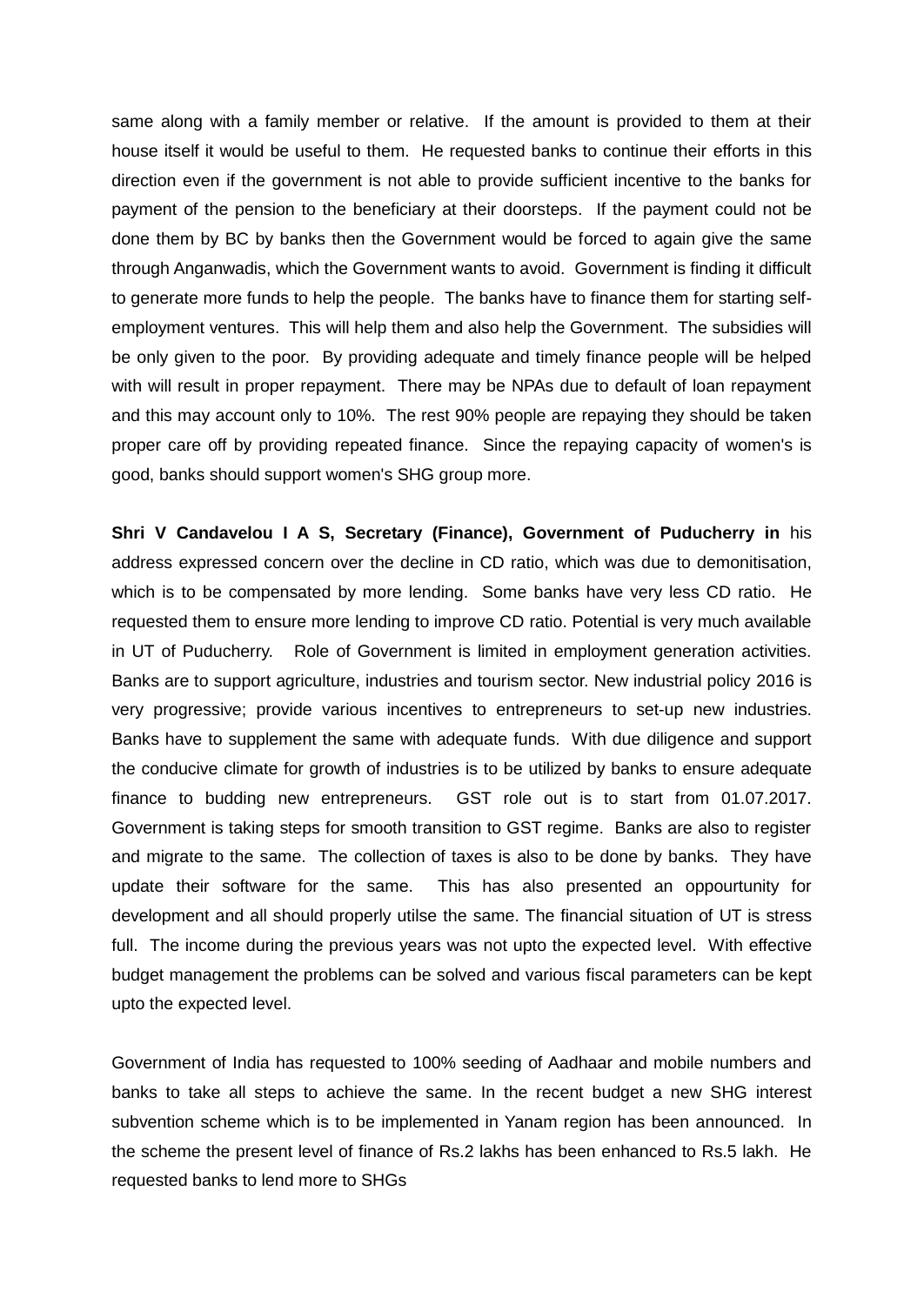**Shri N Manikandan, IAS, Secretary (Agri&IT) Government of Puducherry** in his speech informed that during last year Puducherry was able to cover the farmers under Pradhan Mantri Fasal Bima Yojana (PMFBY). Banks are providing timely credit to farmers. All the loanee farmers are to be covered under crop insurance schemes. He requested banks to ensure 100% of all eligible farmers under Fasal Bima Yojana. Government is paying the insurance premium of such farmers. Puducherry has been receiving award for its increased agricultural production. Land area is very limited, new techniques are to be used for increased agricultural production. Government of India has approved the proposal of development of organic farming in entire UT of Puducherry, so banks have vital role to play in financing such projects He appreciated the role of banks in encouragement of digital transactions.

**Dr. G. Narendra Kumar, IAS, Development Commissioner, Government of Puducherry**  in his address informed that SLBC is an important forum where many things for the welfare of the state are discussed. I have to place in record of my appreciation for the good work done by banks in financial inclusion. Puducherry is 100% financially included. Banks are providing service to rural areas through Business Correspondents. Rural areas are also being benefitted by various projects being funded by NABARD. During the year 2016-17 the achievement of services sector is at 90%. There is lot of opportunity in UTP for improvement of the same. Banks are requested to utilize the same for achievement of the targets. The level of co-operation is very high between bankers and Government and the same is to be fully tapped to take forward the agenda of digital transformation. Central Government is implementing various schemes through banking system. Digital banking is improving in UT of Puducherry due to various initiatives. All the accounts are to be linked with mobile numbers and Aadhaar numbers and this is to be completed immediately. Banks are to take immediate steps. Mobile seeding is more the mobile numbers of unseeded accounts can be utilized to improve the Aadhaar seeding to that level. Identification of inoperative account is also to be done correctly. Rupay cards play a vital role in improving digital transactions. The debit cards are to be distributed to the account holders. Account holders are to be educated regarding advantages of use of debit cards.

Traders in UTP have requested for 5000 POS machines and so far banks were able to supply around 3000. He requested banks to take steps to immediately supply the remaining machines at the earliest. He requested banks to increase the presence of BCAs so as to provide old age pension in the doorsteps of the beneficiary. With the introduction of GST the Puducherry economy may undergo a lot of change. There would be lot of scope for more lending. A study may be conducted on impact of GST to economy of UTP. He informed that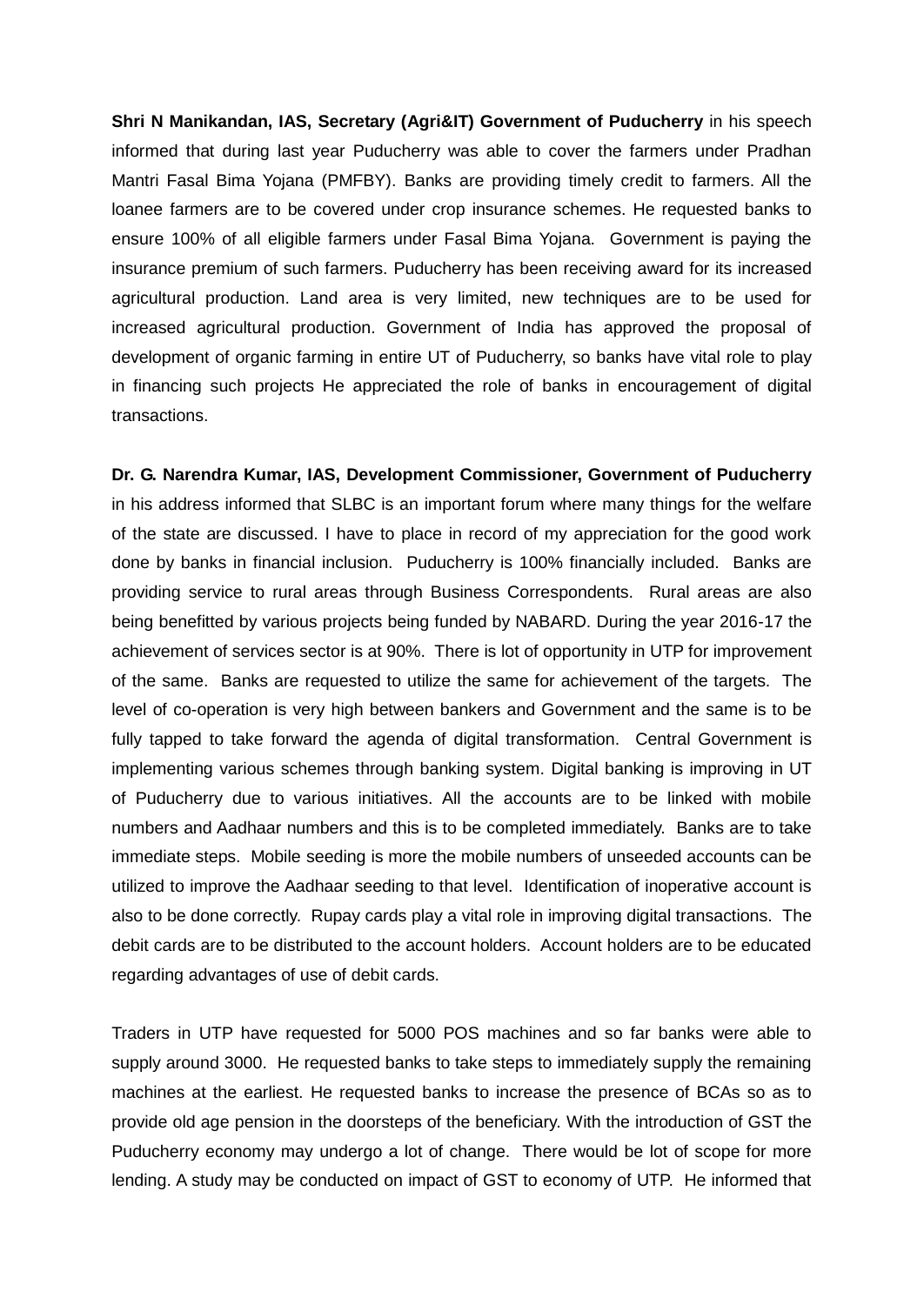PMO is regularly reviewing the functioning of various schemes through video conference and they are expecting that Puducherry is to be role model for other states. The cooperation of banks and Government departments in UTP will help in successful implementation of various schemes.

**Mr. B Veeraraghavan,** Deputy General Manager and SLBC Convenor presented the agenda items for discussion

## **AGENDA: 1 Confirmation of minutes of the SLBC Meeting held on 20.03.2017**

The minutes of the SLBC meeting held on 20.03.2017 was confirmed by the forum.

## **AGENDA: 2 Review of follow up action taken on the decisions of the earlier meeting**

# **2.1. DRDA-Allotment of Land for Indian Bank Self Employment Training Institute (INDSETI).**

The forum was informed that the issue was regularly pursued by INDSETI Director/Lead Bank. Project Director, DRDA informed that land of around ½ to 1 acre at Gorimedu which is in the control of DRDA has been identified for allotment and necessary orders would be issued shortly. The forum requested Director, INDSETI to follow-up with the department for early allotment of the land.

## **2.2 Opening of branches in villages with population above 5000**

The forum was informed that 4 villages with population of above 5000 which is not having a bank branch of scheduled commercial bank in UT of Puducherry were identified and allotted to 3 banks. So far one branch at Seliamedu village has been opened by Indian Bank. The re-allotment of Kurumbagaram village was discussed in the core committee meeting and since no other bank was willing to open a bank branch at the place, the same was again allotted to Pudhuvai Bharathiar Grama Bank. But in view of the new branch authorization policy as informed by General Manager, Reserve Bank of India the availability of banking services in the remaining 3 villages would be ascertained and the details would be informed to the forum in the next meeting.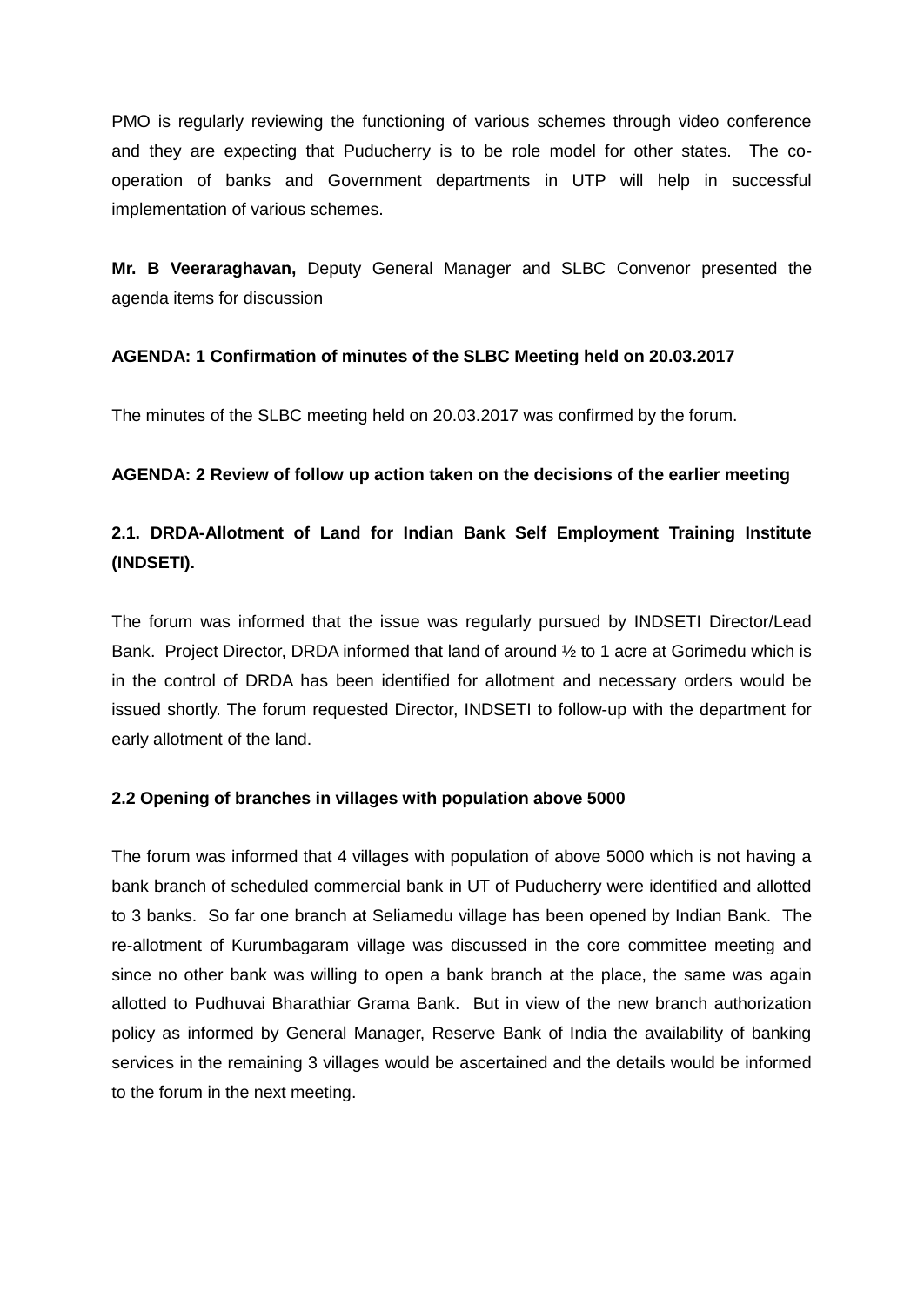#### **AGENDA: 3 – New Issues**

# **3.1 Acceptance of Entrepreneur's Udyog Aadhaar Memorandum (UAM) of MSMEs for opening of Current Account by Banks**

The forum was informed of the communication received regarding acceptance of Entrepreneur's online Udyog Aadhaar Memorandum (UAM) without insisting for signature and seal of MSME office for the purpose of opening of current account etc for the entrepreneur. Banks can view the details in the Government Portal for its authenticity.

## **3.2 EDP Certificate is mandatory for release of loan installment for year 2017-18**

The convenor informed the forum of the communication received from KVIC, Ministry of MSME, Government of India that EDP training which was relaxed for PMEGP proposals sanctioned by the banks upto 31.03.2017 to be completed within one month from the date of disbursement has been made mandatory as per scheme guidelines before release of first loan installment for the year 2017-18.

### **3.3 Vidya Lakshmi Portal**

Government of India has informed that all the educational loan applications are to be routed through Vidya Lakshmi Portal (VLP). In this regard they have advised banks to sensitize their Branch Managers and take all possible steps to ensure compliance of the same in view of the ensuing start of the new academic year. They have also requested SLBCs to conduct awareness campaign in co-ordination with State Government and Educational institutions.

## **3.4 Promoting usage of digital transactions**

Government of India has informed that some members of the bank staff are themselves either not conversant with the use of various digital transaction platforms, or are not setting an example for customers by using these themselves. It has also been requested all the banks to take appropriate steps to promote the usage of digital transactions among members of the bank staff and to inculcate among them a habit of promoting digital transactions for making such transactions themselves.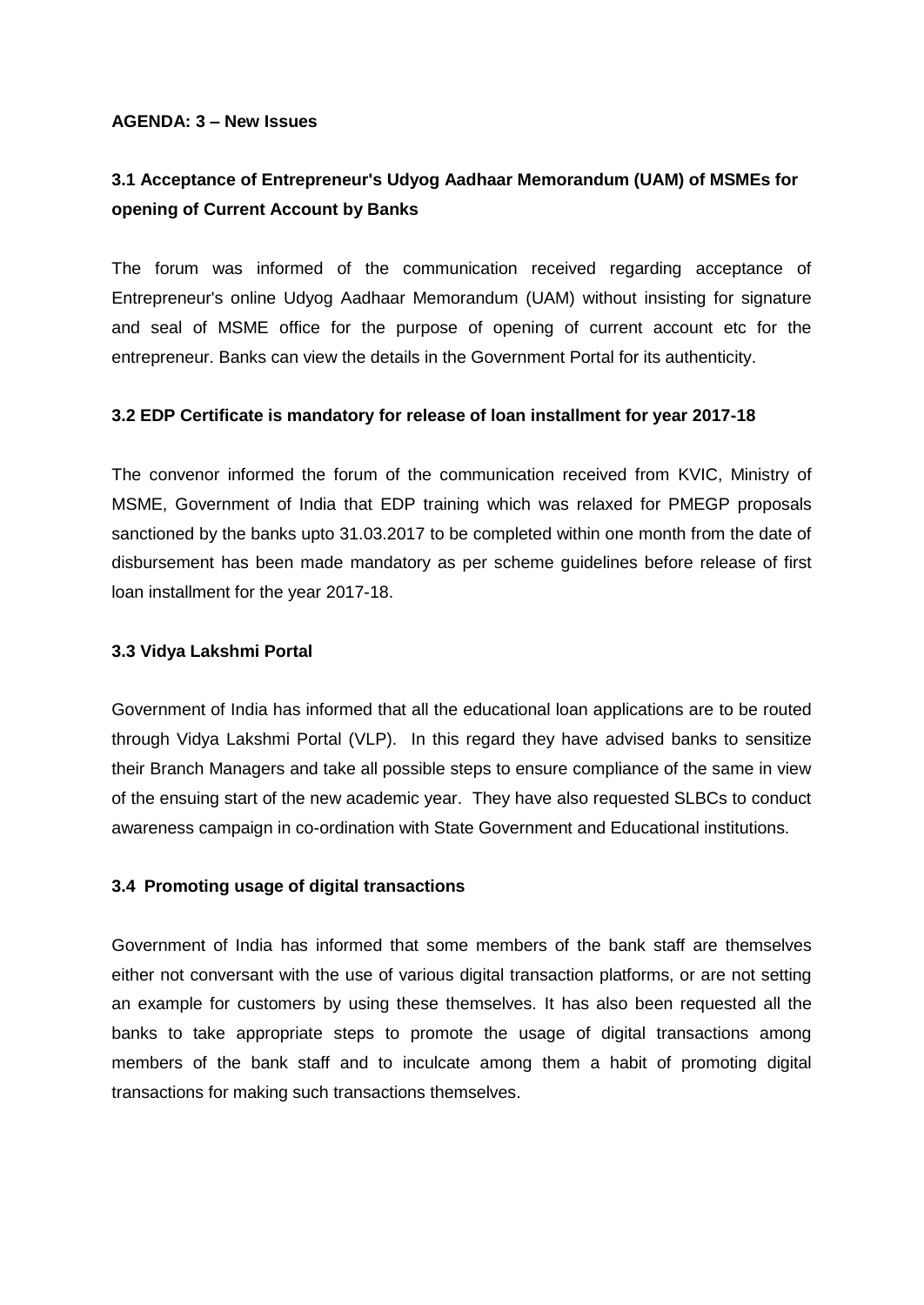#### **3.5 Usage of Credit Proposal Tracking System (CPTS)**

Reserve Bank of India has requested banks to adopt structural Mechanism for monitoring the credit growth to the MSE sector by implementation of Credit Proposal Tracking System (CPTS)/on line tracking. It has been informed that Banks in UT of Puducherry are having the system but the usage is minimal. All the banks are requested to promote the usage of CPTS during customer service meetings.

### **AGENDA: 4. Pradhan Mantri MUDRA Yojana (PMMY) & Stand-up India Scheme**

Banks in Union territory of Puducherry have been providing loans for starting self employment enterprises under appropriate scheme of MUDRA. As per the details of available in the MUDRA portal, the annual target of the scheme for the year 2016-17 has been achieved. Banks continue to provide loans that can be classified as MUDRA loans during the current programme year also. The targets are yet to be finalized by Government of India. On finalization the bank-wise targets would be informed to the concerned banks and they would be appropriating the State-wise targets. All the banks were requested to inform the details of the Target for their bank branches in UT of Puducherry so as to arrive at the target of the UT. All the banks have to ensure proper reporting through online portal. Candidates trained through self employment training institutions can be provided financial support under PMMY.

The convener informed that as per details available in the online portal banks have sanctioned 43 loans under stand-up India scheme as against the target of 506 based on the availability of bank branches in UT of Puducherry. In view of the increase in number of bank branches to 263 the target for the current year would be 526. Banks are requested to conduct various publicity measures and awareness programmes for PMMY borrowers and promote financial literacy. Banks are requested to update the off-line sanctions also in the portal before end of this month to improve our performance as only the data available in the portal would be taken into consideration by Government of India.

## **AGENDA: 5 – PMJDY & DBT**

The forum was informed that under Pradhan Mantri Jan Dhan Yojana (PMJDY) Banks continue to open accounts to new members of the households. The banks were requested to invariably seed the mobile and Aadhaar numbers while opening the accounts itself so that Aadhaar seeding percentage will goes up and SMS sent regarding credit of DBT amount. In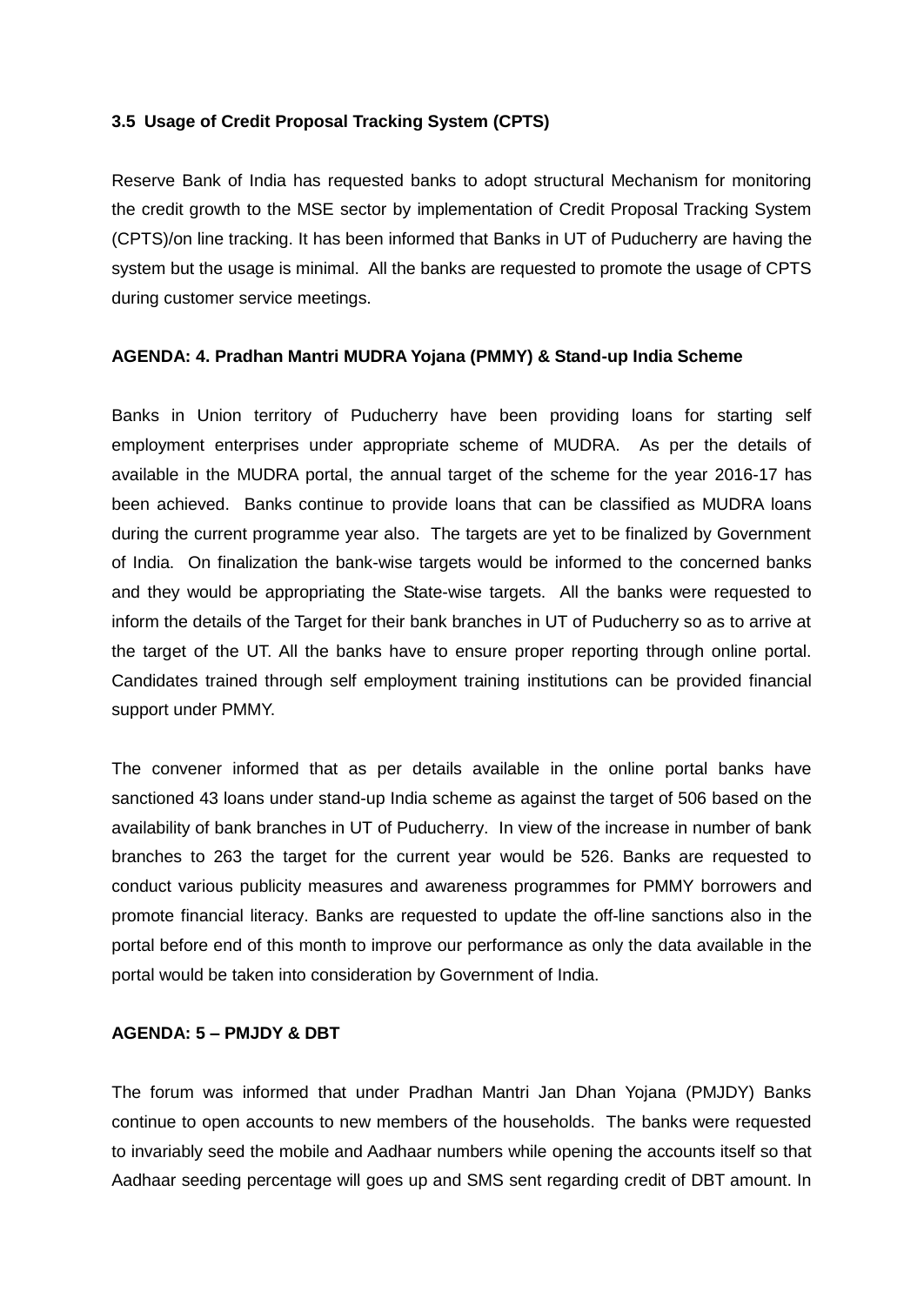UT of Puducherry the Aadhaar seeding percentage for all SB account is more than 75%. As Government of India has again reiterated the need to achieve 100% seeding of Aadhaar and Mobile numbers to banks accounts in Union Territories by 30<sup>th</sup> June 2017, banks are requested to take all possible steps to ensure 100% completion of Aadhaar and Mobile seeding in bank SB accounts. Banks are requested to conduct campaigns at regular intervals and ensure completion of the same.

In addition to identified Central Government Schemes DBT is also implemented for payment of old age pension and banks have been requested by the UT Government to ensure Payment of the Old Age pension amount to the beneficiaries at their place within reasonable period. So far 75 BCs have been engaged in UT of Puducherry and based on the necessity banks are requested to take immediate steps to identify and engage more BCs to cover entire beneficiaries' as requested by the Government of Puducherry. Banks can also consider engaging Fair Price Shops and Common Service Centres wherever available and necessary as additional BCs as per guidelines as they are spread over rural and urban areas in UT.

#### **AGENDA: 6 – Enrollment under 3 Social Security Schemes**

The forum was informed of the latest position of enrolment under PMJJBY, PMSBY and APY and were requested to continue their efforts to enroll the maximum beneficiaries under these 3 social security schemes in view of the start of new insurance year from 01.06.2017 for PMJJBY and PMSBY. With regard to APY various campaigns are being conducted by PFRDA to bring at least 2% of eligible Indian population under APY ambit. Banks in UTP are also actively participating in these campaigns.

#### **Agenda 7 - FINANCIAL LITERACY AND TRAINING**

The convener informed the members of the progress made in Financial literacy and training and requested all the members to fully utilise the facilities. From 28.03.2009 to March 2017, 8334 clients have availed indoor counselling services provided through FLCC. The counsellor is participating in various Financial literacy campaigns. Daily camps are being organised by FLC to commemorate Financial Literacy Week. The developments in Digital Payments are also been included in the financial literacy programmes. INDSETI- Since its establishment (2009) up to March 2017, 177 programmes has been conducted and 4819 candidates were trained.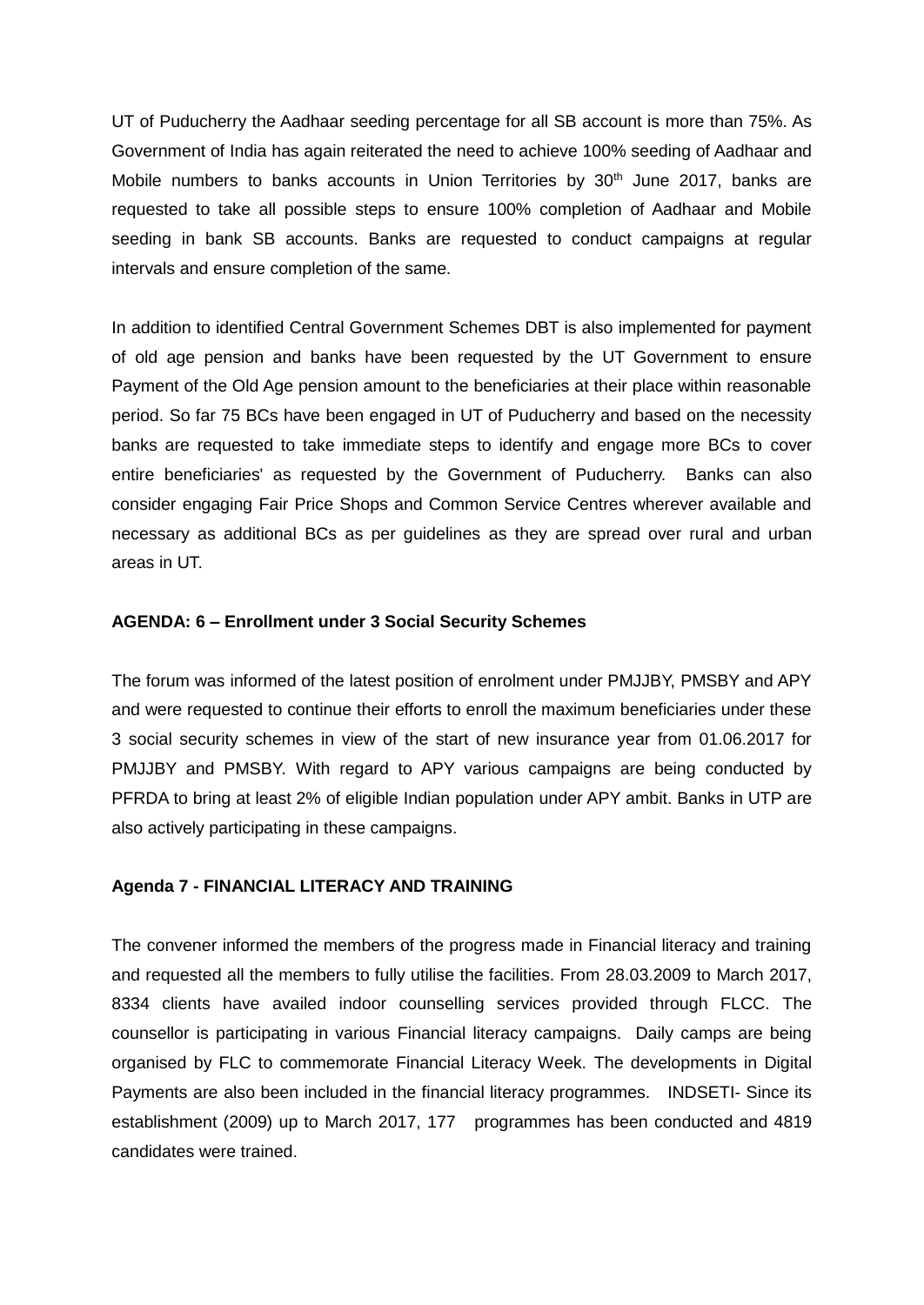#### **Agenda 8 - Review of performance of Banks in U.T. of Puducherry**

As at the end of March 2017, Total bank branches in UTP is placed at 263. Reserve Bank of India has requested banks to classify their branches as per the population data of 2011 census. All the banks are requested to do the needful in this regard and inform the SLBC of the new classification so that details can be placed in the next meeting. Per branch population for UTP works out to 4745 and for Karaikal it is still less at 4004. The position of Deposit and Advances as on March 2017 is at Rs.14663.47 Crores and Rs.10248.82 Crores respectively. Due to demonetization, growth in deposit was 19.83% and advances were 8.01% over March 2016. CD Ratio of UT is placed at 70% as on March 2017. Banks were requested to speed up their lending so to improve the CD ratio.

## **AGENDA 9 - Review of Performance under Annual Credit Plan 2016-17**

The aggregate Credit disbursement during the year 2016-17 amounted to Rs.2226 Crores against the target of Rs. 2196.44 crore, registering 101% achievement. All the banks were requested to continue the same in the current programme year also.

#### **Agenda 10** - **Flow of Credit to Agriculture**

Banks in UT of Puducherry provided a short term loans to 103436 farmers to the tune of Rs.991.31 Crores and the total credit deployment by banks in the UT of Puducherry in the agriculture sector is Rs.1052.67 Crores as against the annual target of Rs.956.44 Crores. Banks are requested to achieve the targets under MTL. The entire notified crop in notified area to be invariably covered under Fasal Bima Yojana. Chief General Manager requested the forum to consider suitable committee to discuss the ways to improve CD ratio and also achievement of targets under investment credit activities.

#### **Agenda 11 - Performance under Housing, Educational loan and NFS loan.**

The forum was informed of the disbursement made during the review period under Housing loan which was at Rs.161.15 Crores covering 2648 accounts. The outstanding advance in Educational loan as on 31.03.2017 was Rs.404.31 Crores. Banks in UTP have disbursed loan assistance to 2024 students for a sum of Rs.37 Crores. Under the MSME sector credit flow was to a tune of Rs.461.46 Crores. Banks were informed that under other priority sector, targets have been assigned to banks for Export Credit, Renewable Energy and Social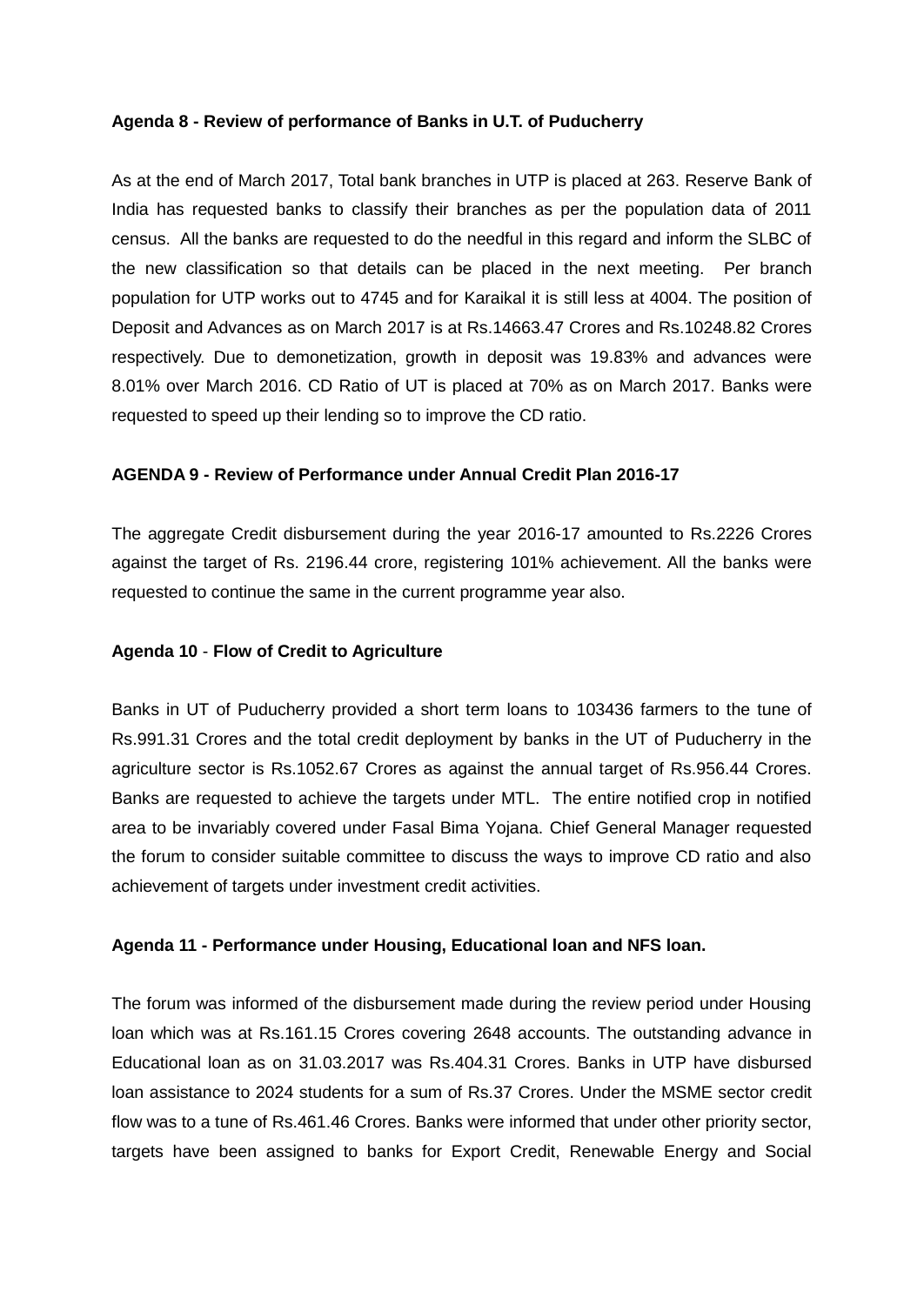Infrastructure also. All the banks are requested to classify the advances accordingly and report the same so as to present the details for review.

### **Agenda 12 - Disbursement to Women, Minorities and SC/ST Community.**

Convener informed that the bank advance to minority communities stood at Rs.1006.93 Crores as on 31.03.2017. These accounts to 15.25% of the total advances and banks have disbursed an amount of Rs.112.40 Crores to 14199 beneficiaries of Minority Communities during the period under review. Advance to SC/ST communities as on 31.03.2017 was Rs.721.77 Crores and disbursed an amount of Rs.70.56 Crores covering 5900 accounts. In all, 16235 women beneficiaries received Rs.183.91 Crores during the period under review. In view of mentioning of "NIL" data in tables available for review against some banks, General Manager, Reserve Bank of India requested all the banks to ensure correct reporting of data.

## **Agenda 13 - Performance under Kisan Credit Card, SHG Credit Linkage and Joint liability groups.**

It was informed that Banks have issued 9882 new KCCs and extended credit assistance of Rs.68.65 Crores. During the period under review 837 new SHGs have opened bank accounts 2909 groups were credit linked to the tune of Rs.73.51 Crores and 1498 groups' availed repeat finance amounting to Rs.39.50 Crores. Banks in UTP have extended credit to 255 Joint Liability Groups (JLGs) amounting to Rs.395.68 Lakhs. The forum requested the banks to actively participate in SHG and JLG financing. Secretary (Finance) Government of Puducherry requested banks to provide Rupay KCC cards to all the farmers activate the cards and educate them to periodically use the same.

Project Director, DRDA informed that under E Sakthi project they were able to capture only 2600 SHGs promoted by DRDA and as per the available data there are around 24000 SHG savings accounts. A study is to be conducted to ascertain the number of available active groups and all the groups are to be properly credit linked. The e-sakthi project is being extended to cover urban groups promoted by PUDA and other NGO groups also. This will help in de-duplication and proper identification of functioning groups and provide adequate finance and also ensure proper recovery of loans. Field level functionary would be placed in each gram panchayat for easy identification of existing and new SHGs under the said gram panchayat.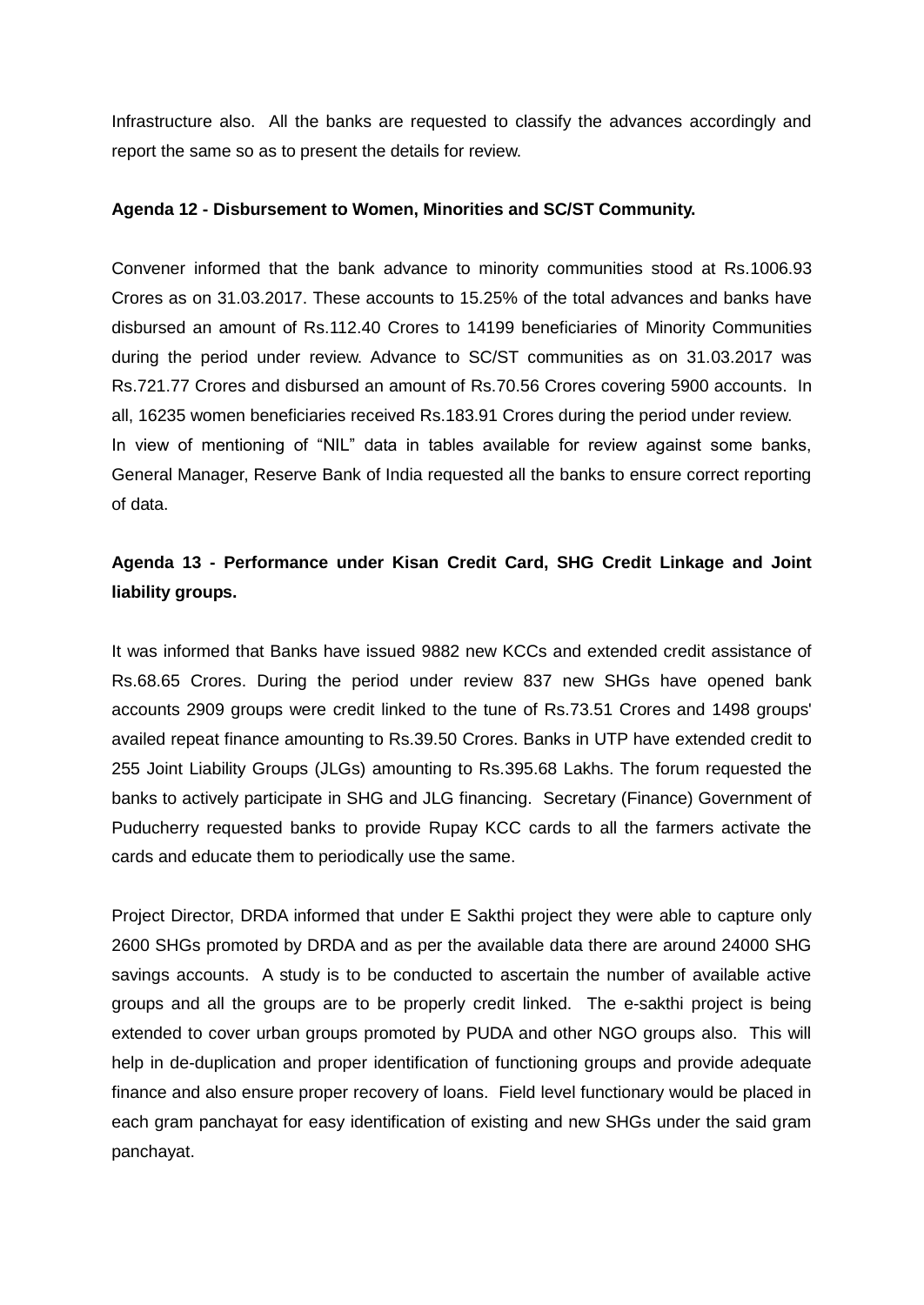Chief General Manager, NABARD informed that for formation of JLGs an amount of Rs.2000/- is being reimbursed by NABARD for promotional expenses which can be availed by the banks forming JLGs. The JLG concept is to ensure higher quantum of finance but the JLGs in UTP have been provided with minimum finance only. The per capita finance for JLG is to be increased.

## **Agenda 14 - Performance under Government Sponsored Schemes in UT of Puducherry**

The forum was informed of the performance under PMEGP, under which the Margin money target has been achieved with sanction to 69 applications amounting to Rs.104.45 lakhs against the target of 100 lakhs. As the, PMEGP applications are to be submitted through online mode only by the beneficiaries. Banks are requested to log in online to view the status of the applications and update the sanction details. The margin money claim is also to be through online mode. Banks are requested to claim the margin money immediately. The representative from the department assured that claims would be settled on priority basis. The forum was also informed of the bank-wise targets for the current programme year of Rs.100 lakhs. The other line departments were requested to inform the targets under PMEGP, MUPSES, NRLM, NULM and other schemes for the ensuing programme year 2017-18.

## **Agenda 15 - Review of Recovery Performance under Government Sponsored Schemes**

The forum was informed that the rate of recovery recorded under Priority Sector was 76%. The comparative details of NPA as at last quarter and current quarter was also informed to the members. All the banks were requested to furnish full and complete DCB and NPA details.

#### **Agenda 16 – Submission of LBR 2 and LBR 3 Returns**

SLBC convener has appreciated the member banks for their co-operation in ensuring 100% submission of Lead Bank Returns and requested them to maintain the same in the ensuing quarters too.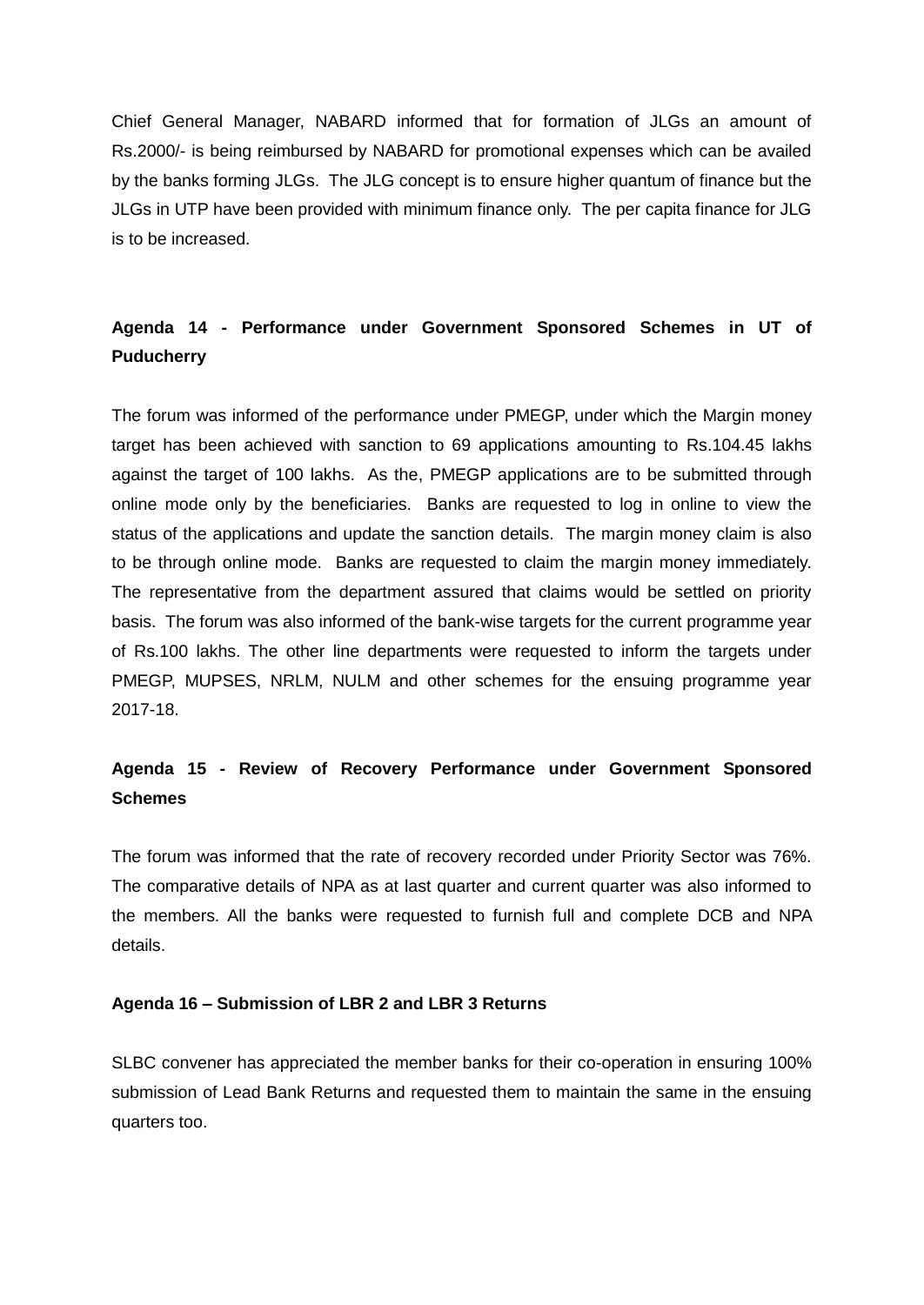### **Agenda 17 – Success Stories**

#### **Success stories of an entrepreneur were presented for information of the forum.**

Smt. Mohanachelvi aged 34 graduated in master of Engineering. After her studies, she was employed in software line. Her husband was working in optical engineering field. In view of the growing market for optical field, she has applied for loan to start optical manufacturing along with soft ware in optical manufacturing from Indian Bank, Mettupalayam. Term loan of Rs 24.95 lacs was sanctioned, with which she established optical lens manufacturing unit. Now she has emerged as an entrepreneur of manufacturing optical lens , prisms and other materials.

Smt. Anbarasi aged 37 graduated in M.A., (Econ) and got five years work experience in various fields. Later she developed interest in Agarbathi making through their family friend. With the view to start self employment enterprise for Agarbathi making she applied under PMEGP scheme through DIC and was financed by Syndicate Bank, Vilianur. She has been sanctioned term loan of Rs 5.04 lacs and working capital OD limit of Rs 5.00 lacs. She is providing employment to 7-8 persons.

Both the women entrepreneurs talked briefly about their experience before and after start of self employment venture and the hand holding support provided by Bank, Government Departments and training provided by INDSETI.

#### **Agenda 17- Any other matter with the permission of the Chair**

Pradhan Mantri Awas Yojana - Representative from National Housing Bank informed that recently lot of changes have been made to the guidelines of implementation of the scheme and requested the forum to review the performance in the SLBC meetings.

Website of SLBC-UTP - General Manager, RBI requested the convenor to redesign the existing SLBC-UTP website with user friendly features.

The meeting concluded with vote of thanks by Mr. J Ganesan, Senior Regional Manager, Indian Overseas Bank, Puducherry.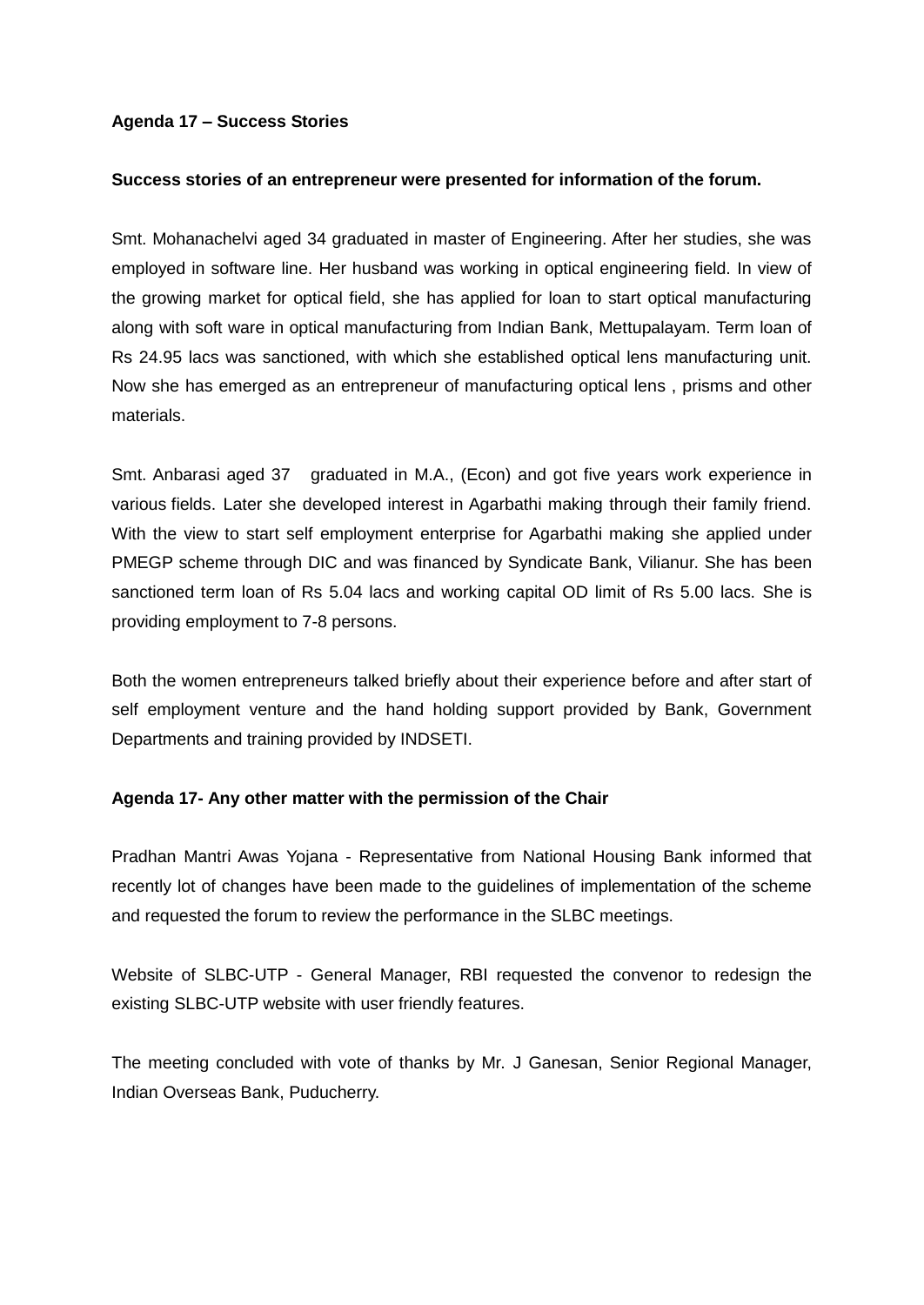## **List of participants of the SLBC convened on 09.06.2017**

| S.No. | Name (Sarvashri)     | <b>Designation</b>              | <b>Institution</b>       |
|-------|----------------------|---------------------------------|--------------------------|
|       | M Kandasamy          | Hon'ble Welfare Minister        | Government of Puducherry |
| 2.    | <b>Kishor Kharat</b> | MD & CEO                        | <b>Indian Bank</b>       |
| 3.    | G Narendra Kumar IAS | <b>Development Commissioner</b> | Government of Puducherry |
| 4.    | V Candavelou I A S   | Secretary (Finance)             | Government of Puducherry |
| 5.    | D Manikandan I A S   | Secretary (Agriculture)         | Government of Puducherry |
| 6.    | S N A Jinnah         | <b>Chief General Manager</b>    | NABARD, Chennai          |
| 7.    | S Mohana             | <b>General Manager</b>          | RBI, Chennai             |
| 8.    | D Devaraj            | <b>General Manager</b>          | Indian Bank, Chennai     |
| 9.    | B Veeraraghavan      | DGM, SLBC Convenor              | Indian Bank, Puducherry  |

## **BANKS/FINANCIAL INSTITUTIONS**

| S.No.         | Name (S/Shree)        | <b>Designation</b>               | <b>Bank</b>                     |
|---------------|-----------------------|----------------------------------|---------------------------------|
| $\mathbf 1$ . | <b>B C Shetty</b>     | Deputy General Manager           | Bank of India                   |
| 2.            | P. Veerashankar       | Deputy General Manager           | <b>NABARD</b>                   |
| 3.            | Manoranjan Sahu       | Chairman                         | <b>PBGB</b>                     |
| 4.            | A Edwin Prabu         | <b>Assistant General Manager</b> | Reserve Bank of India           |
| 5.            | R Rajagopal           | <b>Assistant General Manager</b> | <b>Indian Bank</b>              |
| 6.            | P Anbu Kamaraj        | <b>Assistant General Manager</b> | <b>Indian Bank</b>              |
| 7.            | S Gulothungan         | <b>Assistant General Manager</b> | <b>Indian Bank</b>              |
| 8.            | T Adithya Varma       | <b>Assistant General Manager</b> | <b>SBI</b>                      |
| 9.            | Jagannadhan Ganesan   | Senior Regional Manager          | <b>IOB</b>                      |
| 10.           | K Dhanasekar          | Assistant General Manager        | Canara Bank, Puducherry         |
| 11.           | V Radhakrishnan       | <b>Assistant General Manager</b> | <b>UCO Bank</b>                 |
| 12.           | Paritosh Kumar        | <b>Assistant General Manager</b> | Bank of India                   |
| 13.           | Vikas K Sinha         | <b>Assistant General Manager</b> | Vijaya Bank                     |
| 14.           | S Chandrasekar        | Chief Manager (LDM)              | <b>Indian Bank</b>              |
| 15.           | S R Tagore            | <b>Chief Manager</b>             | Bank of Baroda                  |
| 16.           | S Kannan              | <b>Chief Manager</b>             | <b>ICICI Bank</b>               |
| 17.           | S P Jambulingam       | <b>Chief Manager</b>             | <b>ICICI Bank</b>               |
| 18.           | G Selvalakshmi        | <b>Chief Manager</b>             | Central Bank of India           |
| 19.           | Joyal John            | <b>Chief Manager</b>             | South Indian Bank               |
| 20.           | S Ganesh              | <b>Chief Manager</b>             | <b>Tamilnad Mercantile Bank</b> |
| 21.           | S Loganathan          | Counsellor                       | FLCC, Puducherry                |
| 22.           | P Augilane            | <b>Director</b>                  | <b>INDSETI, Puducherry</b>      |
| 23.           | K Kandasamy           | Senior Branch Manager            | Vijaya Bank                     |
| 24.           | K V K Kishore Babu    | Senior Manager                   | Dena Bank                       |
| 25.           | <b>B Rajesh Kumar</b> | <b>Assistant Vice President</b>  | <b>HDFC Bank</b>                |
| 26.           | K Pavan Kumar         | Senior Manager                   | Syndicate Bank                  |
| 27.           | M Ganapathy           | Senior Branch Manager            | Andhra Bank                     |
| 28.           | N G Aravind           | Senior Manager                   | Punjab National Bank            |
| 29.           | P Janaki              | Senior Manager                   | <b>Bank of Maharashtra</b>      |
| 30.           | V Meenakshi Sundaram  | Senior Manager                   | <b>Federal Bank</b>             |
| 31.           | T Umanath             | Senior Manager                   | <b>Corporation Bank</b>         |
| 32.           | K K Suresh Babu       | Senior Branch Manger             | Karnataka Bank                  |